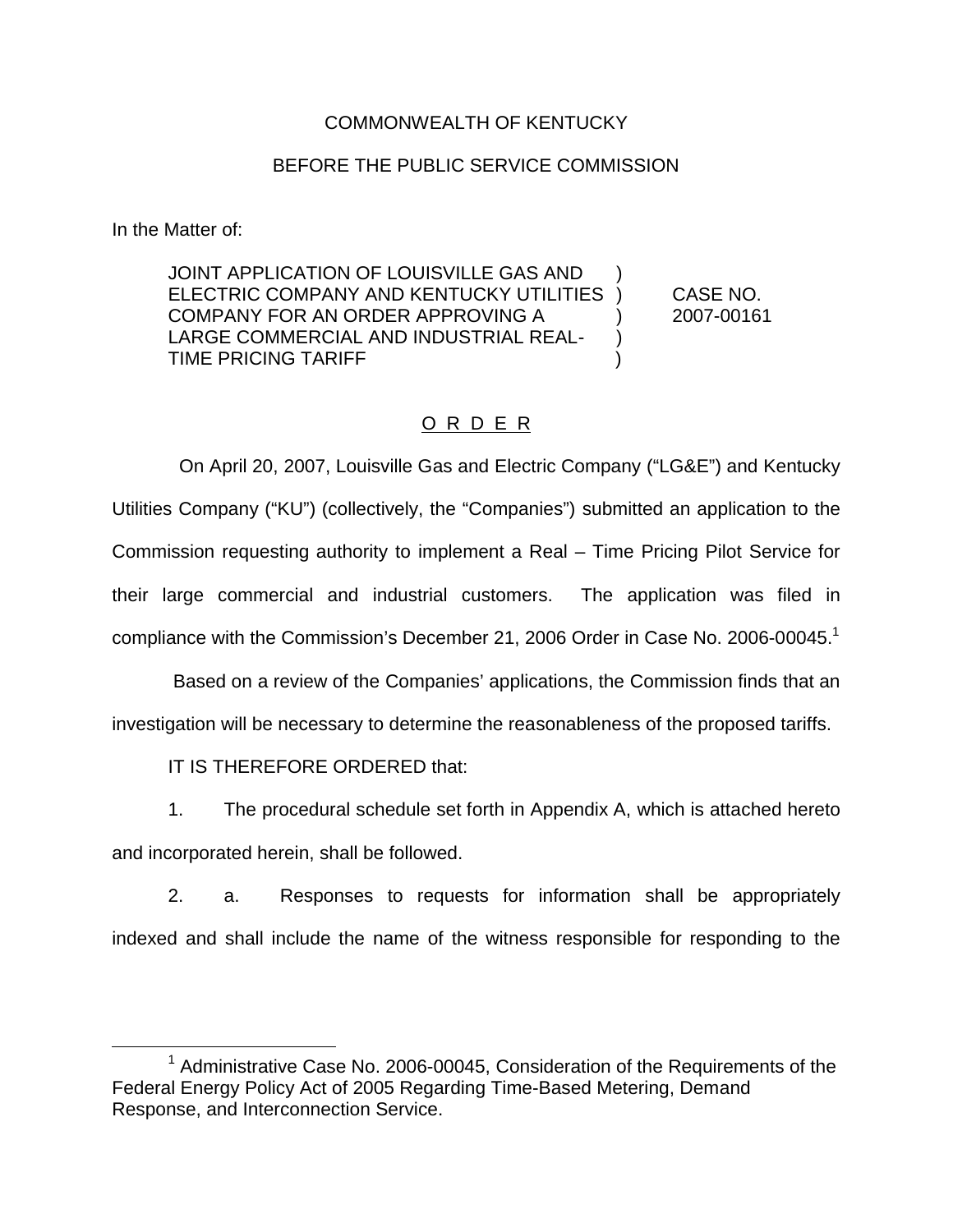questions related to the information provided, with copies to all parties of record and 9 copies to the Commission.

b. Each response shall be under oath or, for representatives of a public or private corporation, a partnership, an association or a governmental agency, be accompanied by a signed certification of the preparer or person supervising the preparation of the response on behalf of the entity that the response is true and accurate to the best of that person's knowledge, information, and belief formed after a reasonable inquiry.

c. A party shall make timely amendment to any prior response if it obtains information upon the basis of which it knows that the response was incorrect when made or, though correct when made, is now incorrect in any material respect.

d. For any request to which a party fails to furnish all or part of the requested information that party shall provide a written explanation of the specific grounds for its failure to furnish.

3. Any party filing testimony shall file an original and 5 copies.

4. At any public hearing in this matter, neither opening statements nor summarization of direct testimonies shall be permitted.

5. The Commission does not look favorably upon motions for continuance. Accordingly, motions for extensions of time with respect to the schedule herein shall be made in writing and will be granted only upon a showing of good cause.

6. Nothing contained herein shall prevent the Commission from entering further Orders in this matter.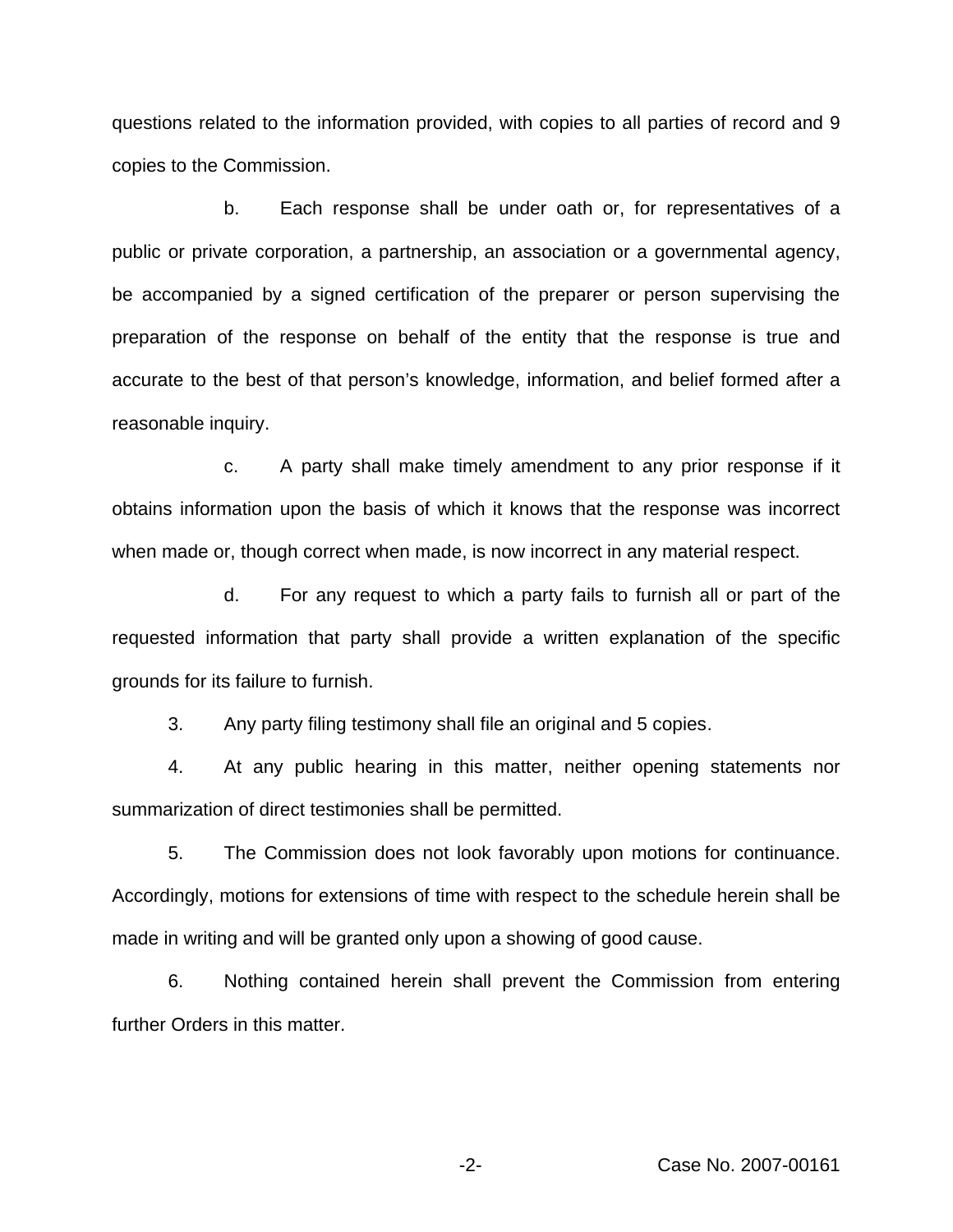Done at Frankfort, Kentucky, this15th day of May, 2007.

By the Commission